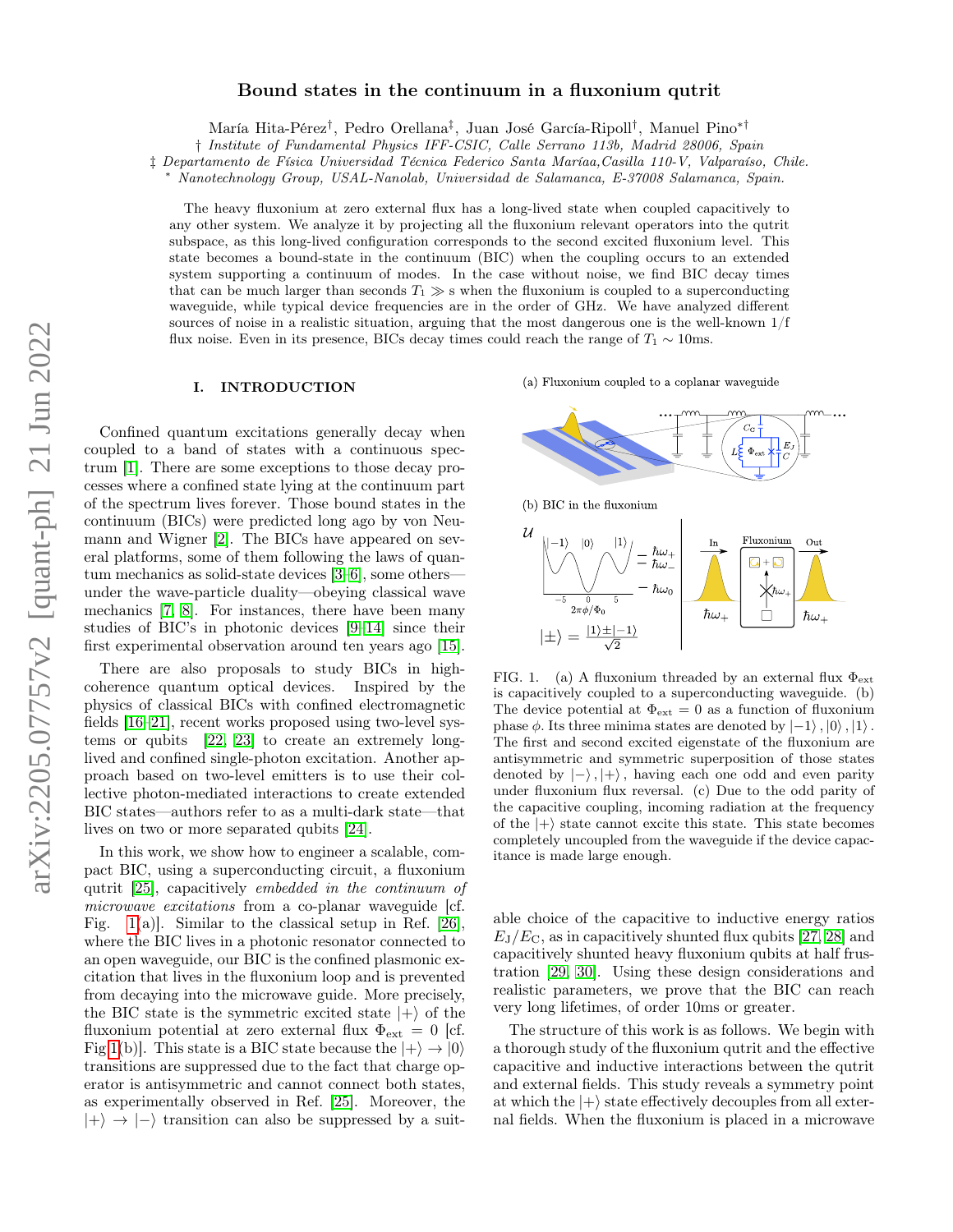guide, the capacitive interaction between the qutrit and the propagating fields is described by the effective models we found, and the  $|+\rangle$  state becomes a BIC. The lifetime of this state is shown to be extremely long in the presence of realistic  $1/f$  flux noise and losses into the dielectric. Finally, we also discuss the implications of these compact BICs for applications in quantum information and quantum sensing, including open questions such as the robust preparation of the  $|+\rangle$  in the open system.

# II. FLUXONIUM QUTRIT

Let us formalize the intuitive picture of a BIC using a fluxonium circuit. We need to show that a field coupled capacitively to the fluxonium cannot excite transitions in and out of the second excited. This information is obtained from the expansion of the charge operator and the Hamiltonian in the relevant low-energy subspace. This subspace has a qutrit structure, where the BIC mode corresponds to the second excited state,  $|+\rangle$ . Incidentally, in this qutrit representation of the heavy fluxonium states, flux and charge operators adopt the simple representation of  $S_x$  and  $S_y$  spin-1 operators, respectively.

A fluxonium [\[25\]](#page-6-11) consists of a single Josephson junction with Josephson energy  $E_J$  shunted by a capacitance  $C_f$ and a large inductance  $L$ , as shown in Fig. [1\(](#page-0-0)a). The Hamiltonian for such a system is given by:

$$
H_f(q, \phi) = \frac{1}{2C_f} q^2 + V(\phi), \text{ with}
$$

$$
V(\phi) = \frac{1}{2L} \phi^2 - E_J \cos\left(\frac{\phi + \Phi_{\text{ext}}}{\Phi_0}\right).
$$
 (1)

Here, q is the charge difference on the capacitance,  $\phi$  is the conjugate flux operator, and  $\Phi_{\text{ext}}$  is the external flux passing through the superconducting loop. We typically work at  $\Phi_{ext} = 0$ , so that the potential has the shape depicted in [1\(](#page-0-0)b).

The characteristic energies of the fluxonium are the junction's Josephson energy  $E_J$ , the charging energy introduced by the capacitance  $E_C = e^2/2C_f$ , and the inductive energy introduced by the inductance  $E_L$  =  $(\hbar/2e)^2/L$ . The main difference between this and other inductively shunted Josephson junction devices lies precisely in the relation between these parameters, which satisfy  $E_L \ll E_J$  and  $1 \lesssim E_J / E_C$  [\[31\]](#page-6-17). The heavy fluxonium is realized approximately for  $E_J/E_C > 5$  [\[30\]](#page-6-16).

Let us describe an analytical derivation of the qutrit Hamiltonian and relevant operators. At the symmetry point  $\Phi_{\text{ext}} = 0$ , the potential energy of the fluxonium has two local minima at both sides of the global one. The lowest energy eigenstates around the three minima are denoted  $|L\rangle$ ,  $|0\rangle$ ,  $|R\rangle$ , as depicted in Fig. [2\(](#page-1-0)a). Intuitively, one would want to use  $|L\rangle$ ,  $|0\rangle$ ,  $|R\rangle$  as a qutrit basis. However, the use of the  $|L\rangle$  and  $|R\rangle$  vectors is problematic in common situations where they have a strong overlap and are close in energy to nearby excitations (thin gray lines in panel (a) of Fig. [2\)](#page-1-0).



<span id="page-1-0"></span>FIG. 2. (a) Potential energy of the fluxonium for  $E_J = 10$ GHz,  $E_C = 3.6$  GHz and  $E_L = 0.46$  GHz [\[32\]](#page-6-18) as solid black line. Gaussian states in the left  $|L\rangle$ , center  $|0\rangle$  and right  $|R\rangle$  wells are denoted with thick solid lines, while thin gray ones are used for third and fourth excited eigenstates. The dashed lines indicate the energy of each of the wavefunctions (Gaussian potential approximation for the Gaussian states). (b) Wavefunction amplitudes of the three lowest eigenstates (solid line) and the approximated ones considering the Gram-Schmidt orthogonalization up to the  $4^{th}$  excited state (dashed line).

One solution is to replace the  $|L\rangle$  and  $|R\rangle$  states with slightly modified vectors that have been orthogonalized with respect to other low-energy excitations. Fig. [2\(](#page-1-0)b) compares the exact eigenstates (solid lines) of a fluxonium with intermediate values of  $E_J/E_C$  together with the approximated eigenstates (dashed lines) computed with a Gram-Schmidt orthogonalization up to the  $4^{th}$ excited state. The agreement is good, and helps in capturing the part of the excited wavefunction that tunnels to intermediate region  $\varphi \simeq 0$ , a feature that is not present in the original intuitive expansion. Moreover, these features introduce relevant qutrit interactions terms that are mediated by higher energy excitations.

To keep computations tractable, we can orthogonalize the  $|L\rangle$  and  $|R\rangle$  states with respect to just the third excited state  $|-1\rangle = \frac{|L\rangle - a|3\rangle}{\sqrt{1-a^2}}$  and  $|1\rangle = \frac{|R\rangle + a|3\rangle}{\sqrt{1-a^2}}$ , parameterizing the overlap with a new parameter  $a = \langle 3|L \rangle =$  $-\langle 3|R\rangle$ . We will verify that this order of perturbation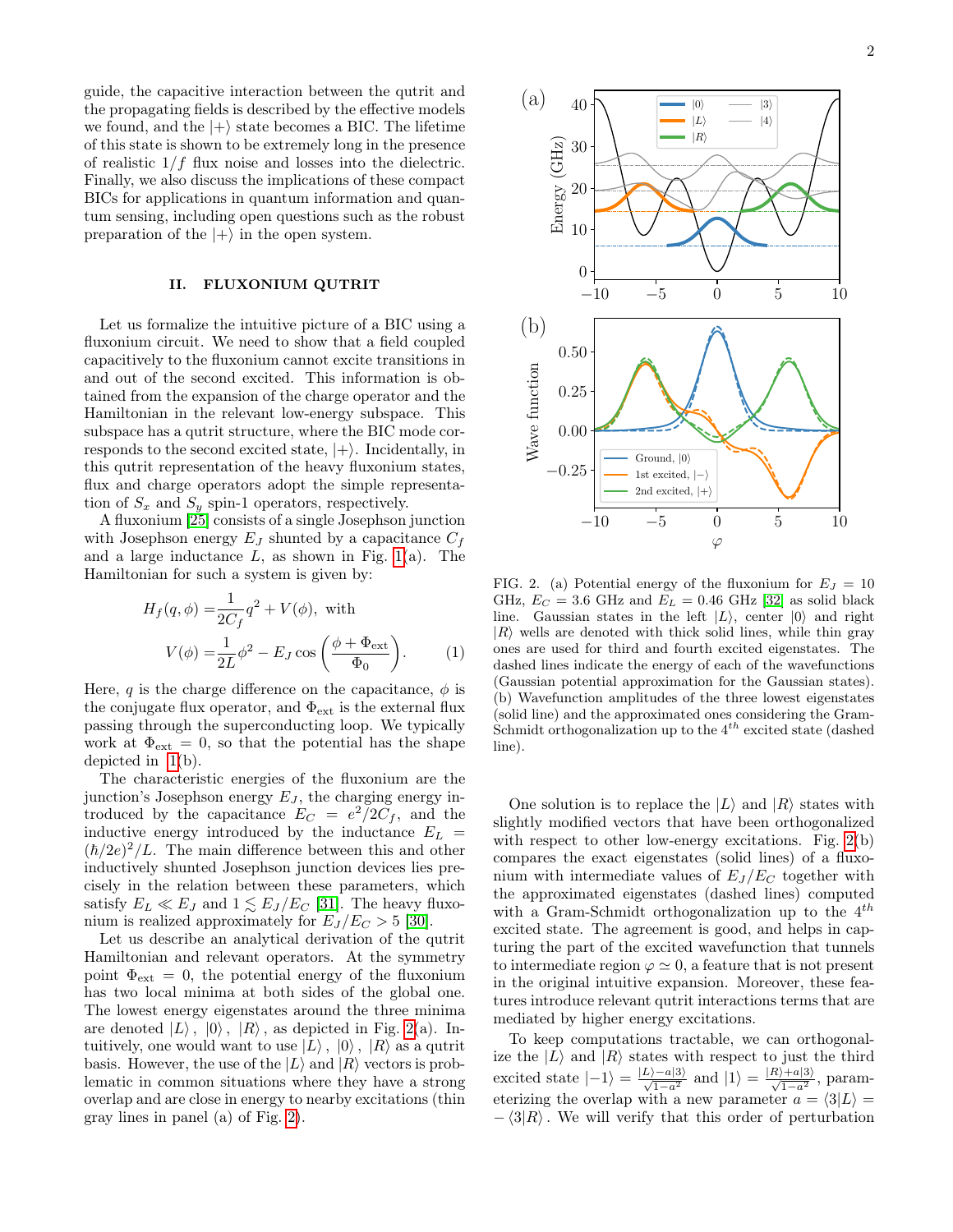

<span id="page-2-2"></span>FIG. 3. (a) Effective Hamiltonian of a fluxonium qutrit with  $E_J/E_C = 2.78$  and  $E_J/E_L = 21.74$  [\[33\]](#page-6-19) as a function of the external flux  $(\Phi_{ext})$ . Panel (b) is a zoom near the origin. Effective flux sine  $\sin \phi$  (c) and charge q (d) operators for the fluxonium with  $E_J/E_L = 21.74$  as a function of  $E_J/E_C$ .

is sufficient to recover the qualitative form of the qutrit operators. Let us denote by  $\pm \phi_{\star}$  the position of the local minima in units of flux, and assume that the capacitance of the fluxonium is large enough to prevent direct tunneling between them  $\langle L|R \rangle = \langle L|0 \rangle = \langle R|0 \rangle \approx 0$ . The projection of the flux operator and of the Hamiltonian onto the qutrit spin-1 base then reads:

$$
\phi = \widetilde{\phi}_{\star} S_z + b \left( S_x S_z + S_z S_x \right),\tag{2}
$$

$$
H = \epsilon S_z^2 + \frac{\Delta}{2} \left( S_+^2 + S_-^2 \right) + \Phi_{\text{ext}} I_0 \sin \left( \phi \right). \tag{3}
$$

Here,  $E_3$  is the eigenenergy of the third excited state,  $\widetilde{\phi}_{\star} = \frac{1-2a^2}{1-a^2} \phi_{\star}, b = \frac{\sqrt{1}}{\sqrt{1}}$  $\frac{\sqrt{2a}}{2a}$  $\frac{\sqrt{2}a}{1-a^2}$   $\langle 0|\phi|3 \rangle$  and  $\Delta = \frac{E_3 a^2}{1-a^2}$  with  $\epsilon = \mathcal{U}(\phi_\star)$ . Last but not least, we can compute the fluxonium charge operator acting on the qutrit subspace as in Ref. [\[27\]](#page-6-13), via the Heisenberg equation  $q = \frac{iC_f}{\hbar}[H,\phi]$ :

$$
q = \frac{iC_f}{\hbar} \left[ i b \left( \epsilon - \Delta \right) S_y + \Delta \tilde{\phi}_* \left( S_+^2 - S_-^2 \right) \right]. \tag{4}
$$

Our derivation expresses all operators in terms of the overlap a and the energy  $E_3$ , quantities that may be estimated using the harmonic states of the right, left, and central wells. Intuitively, all terms containing  $\alpha$  in Eqs. [\(3\)](#page-2-0)-[\(4\)](#page-2-1) are mediated by the third excited state. In

the limit of large charging capacitance or heavy fluxonium, the  $|-1\rangle$ ,  $|1\rangle$ ,  $|0\rangle$  states become strongly localized in left, center, and right well, making the factor  $a$  exponentially small. In this case, the charge and flux operators converge respectively to  $S_y$  and  $S_z$  (notice the large factor  $\epsilon$  in front of  $S_y$  in the q expansion), and the Hamiltonian is diagonalized by the states  $|0\rangle$  and  $|\pm\rangle = |L\rangle \pm |R\rangle/\sqrt{2}$  at zero bias  $\Phi_{ext} = 0$ . As explained in the introduction, in this limit the charge operator  $q \approx S_y$  cannot mediate the decay of the  $|+\rangle$  state to the ground state  $|0\rangle$ , and the second excited state can be used to construct a BIC.

We have compared the analytical estimates with numerical diagonalizations, obtaining an excellent qualitative agreement. In our method we compute the lowest energy eigenstates, project the relevant operators onto the qutrit basis and express them as combination of 1 spin operators. For greater accuracy, we use the  $sin(\phi)$ operator instead of  $\phi$ , and reciver this and the q operator as derivatives of the fluxonium's Hamiltonian with respect to flux and voltage perturbations, respectively. We use some of the subroutine of CirquitQ library [\[34\]](#page-6-20) and our own code.

Fig. [3](#page-2-2) illustrates the excellent agreement between our predictions Eqs. [\(3\)](#page-2-0)-[\(4\)](#page-2-1), and the expansions of the Hamiltonian as a function of external magnetic flux  $\Phi_{\text{ext}} = 0$ (a-b), and of the flux (c) and charge (d) as a function of  $E_J/E_C$  at  $\Phi_{\text{ext}} = 0$ . Following our previous discussion, we see that charge and flux effectively become  $S_x, S_y$  with other terms exponentially vanishing with increasing fluxonium capacitance. Knowing that at zero flux the second excited state is  $|+\rangle$ , we have obtained rigorously that the matrix element of this state with the other qutrit state is suppressed exponentially fast for the heavy fluxonium. This state becomes a BIC when the fluxonium is coupled via its charge operator to an extended object with a continuous spectrum, as we show next.

# III. BIC IN A FLUXONIUM QUTRIT COUPLED TO A WAVEGUIDE

<span id="page-2-0"></span>Let us now discuss the dynamics of a fluxonium with a capacitive coupling  $C_c$  to the continuum of propagating modes in a coplanar microwave guide, as shown in Fig. [4\(](#page-3-0)a). From quantum optical considerations, the waveguide is a gapless medium supporting frequencies that would allow the fluxonium qubit to relax and decay from the  $|+\rangle$  to the  $|0\rangle$  or  $|-\rangle$  states. However, based on our study of the charge operator, we conclude that the decay rate  $\Gamma_{+0} = 0$  because of symmetry considerations, and that  $\Gamma_{+-}$  becomes vanishingly small with increasing fluxonium capacitance. In this limit, at zero bias the  $|+\rangle$ state becomes a quasi-BIC state with an exponentially long lifetime [\[35\]](#page-6-21).

<span id="page-2-1"></span>To compute the BIC's lifetime we use the spin-boson model [\[36\]](#page-6-22) for a fluxonium at the middle of a  $\lambda/2$ -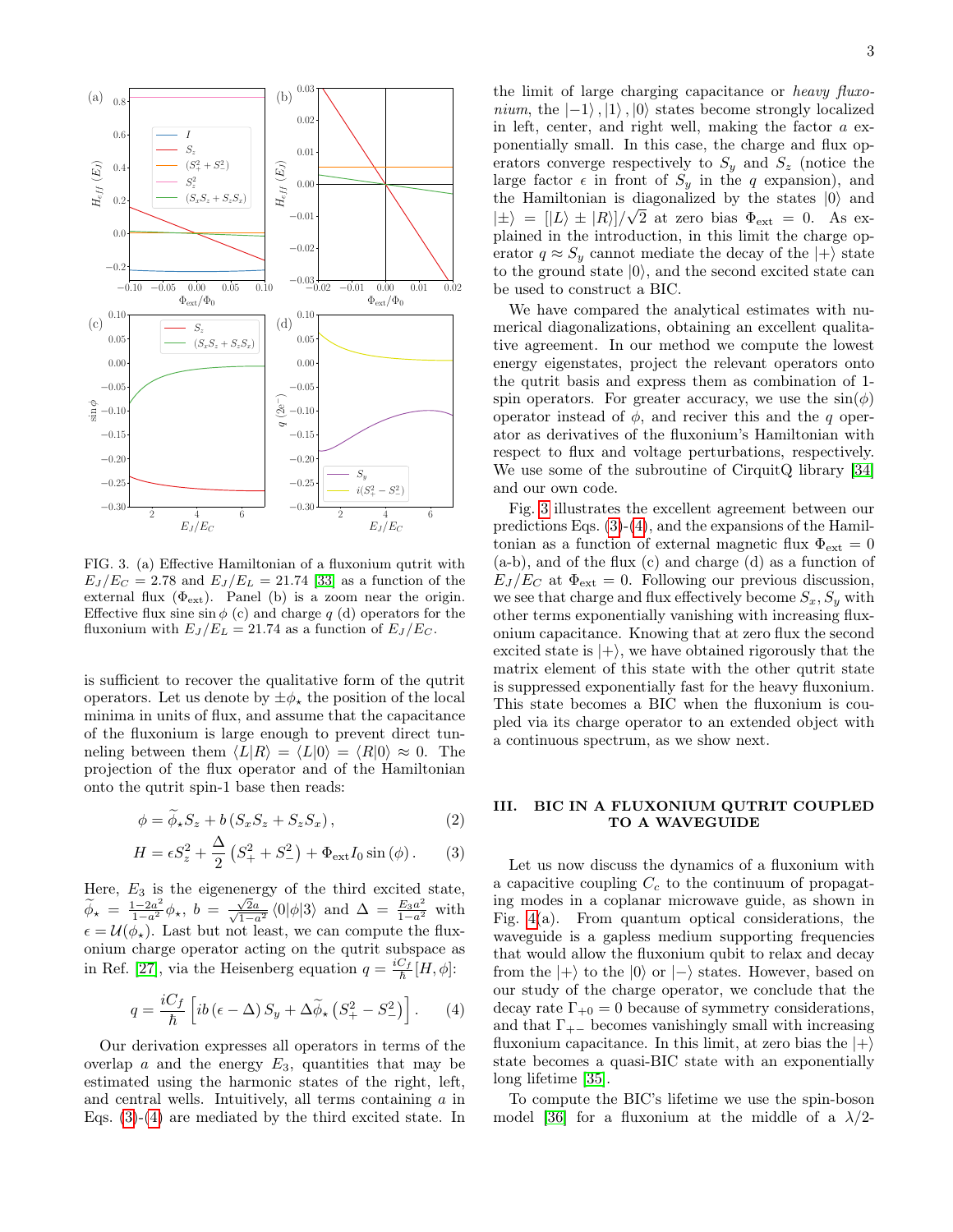

<span id="page-3-0"></span>FIG. 4. Transition rates for the allowed transitions in the fluxonium qutrit as a function of the ratio between Josephson and renormalized charging energies,  $\widetilde{E}_C = \frac{e^2}{2C_2}$  $rac{e^2}{2C_{\Sigma}}$ . The transition rates from the BIC state  $|+\rangle$  to  $|-\rangle$  appears as solid lines and from the  $|-\rangle$  to  $|0\rangle$  as dashed lines. The Josephson energy of the fluxonium is  $E_J = 10 \text{Ghz}$  and the linear inductances are chosen so that they are experimentally realizable  $E_J/E_L = 17.31$  [\[25\]](#page-6-11),  $E_J/E_L = 21.74$  [\[32\]](#page-6-18) and  $E_J/E_L = 33.79$  [\[29\]](#page-6-15). The waveguide has impedance  $\mathcal{Z} = 50\Omega$ and the coupling capacitance is taken  $(E_C)_c = 0.25 \text{GHz}$ . The vertical dashed lines indicate the the value of  $\tilde{E}_C$  at which there is an avoided level crossing in the fluxonium spectrum between the second and third excited states.

waveguide of length  $L$  [\[37,](#page-6-23) [38\]](#page-6-24):

$$
H = \frac{1}{2C_{\Sigma}}q^2 + V(\phi) + \sum_{n=0}^{N-1} \hbar \omega_n \left(b_n^{\dagger} b_n + \frac{1}{2}\right) + \Delta H
$$
  

$$
\Delta H = \frac{C_c}{C_{\Sigma}} q \sum_{n=0}^{N-1} (-1)^n \sqrt{\frac{\hbar \omega_n}{2c_0 L}} i(b_n - b_n^{\dagger}).
$$
 (5)

We have expanded the waveguide Hamiltonian using the normal modes  $[b_n, b_m] = i\hbar\delta_{n,m}$  with  $n, m = 0, \ldots N -$ 1, introducing waveguide's capacitance per unit length  $c_0 = C/L$  and the renormalized fluxonium's capacitance  $C_{\Sigma} = C_f + C_c.$ 

Fermi's Golden Rule [\[39\]](#page-6-25) is a good estimate for the transition rates  $\Gamma_{ij}$  between fluxonium states i and j assisted by the modes of the waveguide. The formula requires the interaction Hamiltonian  $\Delta H$  and the density of states  $\rho(\omega)$  which, for a waveguide with a linear dispersion relation  $\omega = \nu k$ , is uniform  $\rho(\omega) = L/(2\pi\nu)$ . In this case Fermi's Golden Rule (see [\[40\]](#page-6-26) for an inductive coupling) predicts:

$$
\Gamma_{ij} = 2\pi \left(\frac{C_c}{C_{\Sigma}}\right)^2 G_0 \mathcal{Z} |\langle i|N_f|j\rangle|^2 \omega_{ij},\tag{6}
$$

as a function of the transition frequency  $\omega_{ij}$ , the number of Cooper pairs in the fluxonium  $N_f = q/2e$  and the line's impedance  $\mathcal{Z} = c_0 \nu$ . As discussed, direct transitions



<span id="page-3-1"></span>FIG. 5. Transition rate from  $|+\rangle$  to  $|0\rangle$  due to radiative losses to the waveguide as a function of the external flux, Φext, in log-log scale. The Josephson energy of the fluxonium is  $E_J = 10 \text{GHz}$ . The waveguide has impedance  $\mathcal{Z} = 50 \Omega$ and the coupling capacitance is taken  $(E_C)_c = 0.25 \text{GHz}$ . The dashed line signals the transition rate  $\Gamma_{+-} \approx 3 * 10^2$  Hz for the fluxonium parameters of the purple line  $E_J/\tilde{E}_C = 5$  and  $E_J/E_L = 33.79$ . (see Fig. [4\)](#page-3-0). The pink coloured region signals the typical amplitudes of quasi-static fluctuations in fluxoniums produced by  $1/f$  noise.

from  $|+\rangle \rightarrow |0\rangle$  are forbidden by symmetry  $\Gamma_{+0} = 0$ , and the  $|+\rangle$  state can decay only via the  $|-\rangle$  state.

Fig. [4](#page-3-0) displays the transition rates from the  $|+\rangle$  to the  $|-\rangle$  states (solid lines), as computed numerically using the Fermi Golden Rule and the exact eigenstates of the model. The parameters for each data set corresponds to each of the experiments in Refs. [\[25,](#page-6-11) [29,](#page-6-15) [32\]](#page-6-18). The ideal lifetime of the BIC—the inverse of this relevant transition rate  $T_{\text{BIC}} \approx 1/\Gamma_{+-}$  is exponentially enhanced as we increase the renormalized charging energy of the fluxonium  $E<sub>C</sub>$ . The other relevant transition rate in the qutrit subspace  $\Gamma_{-0}$  (dashed line) decreases much slower than  $\Gamma_{+-}$ , meaning that only the  $+$  states is uncoupled from the waveguide.

It is important to remark that for certain parameters, the energy of the third excited state  $|3\rangle$  approaches the qutrit subspace and breaks all our approximations. As shown by the orange curve in Fig. [4,](#page-3-0) this manifests as a change in tendency in the decay rates, at a point where the BIC state ceases to exist. The value of  $E_J/E_C$  at which this happens depends strongly on the ratio  $E_J/E_L$ . This value determines the gap between the qutrit subspace and the high energy levels and sets a limit to the experimentally achievable lifetime of the BIC  $|+\rangle$  state. However, as also shown in Fig. [4,](#page-3-0) appropriately tuning the ratio of inductive energies, such as  $E_J/E_L = 33.79$ with  $E_J = 10$  GHz, yields lifetimes that are exponentially large, above  $T_1 \gg s$ , justifying that we call the  $|+\rangle$  state a BIC.

Rigorously, the symmetry that protects the BIC state only appears for integer flux values  $\Phi_{\text{ext}} = \Phi_0 \times \mathbb{Z}$ . Mov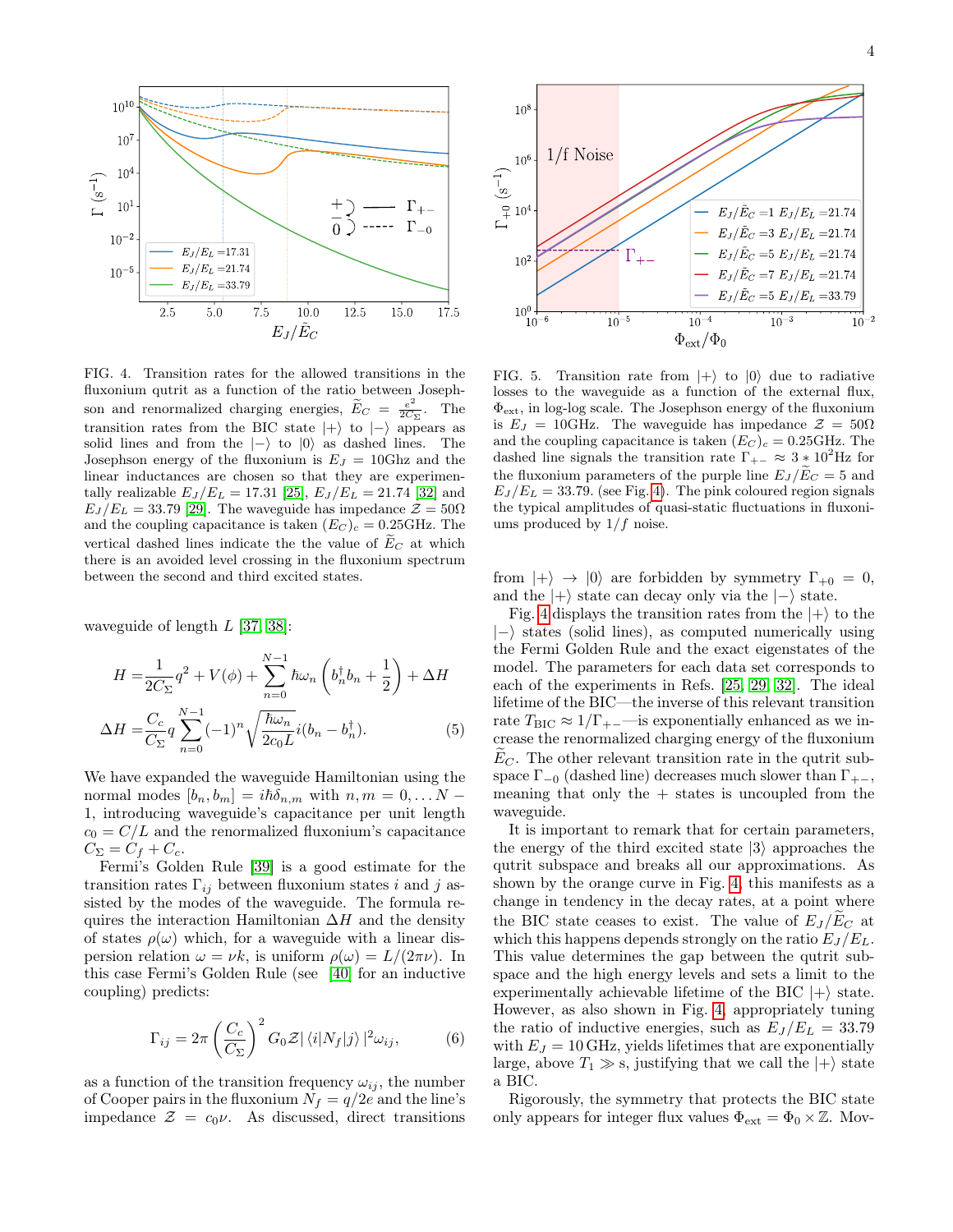ing away from this limit activates  $\Gamma_{+0} \neq 0$  and the lifetime of the quasi-BIC state is strongly reduced. This harmful mechanism is present for all types of flux noise, even quasi-static one—i.e. fluctuations of the flux that remain approximately constant over a single iteration of the experiment. However, we argue that (i) the lifetime reduction due to standard flux noise is sufficiently small and (ii) using flux biases may be an interesting way to remove the protection and actually populate the BIC state.

To understand this, we rely on state-of-the-art models for how low-frequency flux noise penetrates Josephson devices in quantum information applications [\[41](#page-7-0)[–43\]](#page-7-1). This noise has a power spectrum that can be approximated as  $S(\omega) \sim 2\pi A^2/\omega$  with  $A \approx (10^{-5} - 10^{-6})\Phi_0$  [44-[47\]](#page-7-3), which implies quasi-static fluctuations with an amplitude  $\sigma \sim (10^{-5}-10^{-6})\Phi_0$  (see Supplemental Material). Fig. [5](#page-3-1) displays the transition rate from the BIC to the ground state as a function of the flux deviation  $\Phi_{ext} \neq 0$ . Using perturbation theory, we obtain  $\Gamma_{+0} \sim (E_J/E_C)^2 \Phi_{\text{ext}}^2$ . This dependence is reflected in Fig. [5](#page-3-1) where in log-log scale all curves share the slope of this quadratic dependency. This figure also confirms that the BIC becomes more sensitive to external flux perturbations as the ratio  $E_J/E_C$  is increased. As commented before, we expect low-frequency flux fluctuations with amplitude  $10^{-5} - 10^{-6} \Phi_0$ , denoted by a colored region in Fig. [5.](#page-3-1) In this region the noise-induced decay  $\Gamma_{+0}$  can grow substantially, unless we make a "not too heavy" fluxonium.

As example of a realistic compromise that works well for a pessimistic estimate of fluctuations  $\sim 10^{-5}\Phi_0$ , the purple line from Fig. [5](#page-3-1)  $\frac{E_J}{E_C} \approx 5$ ,  $\frac{E_J}{E_L} \approx 30$ , produces a BIC with a decay time  $T_1 \sim 10^{-1}$  ms, where the contribution of  $\Gamma_{+-} \approx 2 * 10^{-2}$ s is small [cf. horizontal dashed line in Fig. [5\]](#page-3-1). For a moderately optimistic noise amplitude  $\sim 10^{-6} \dot{\Phi}_0$ , a BIC with the same parameters would produce an expected decay time of  $T_1 \sim 10$ ms, as now the radiative losses due to the  $|+\rangle \rightarrow |0\rangle$  and  $|+\rangle \rightarrow |-\rangle$ are of the same order.

When the influence of  $1/f$  noise is small, there are other noise sources that need to be considered. In this limit, losses into the dielectric [\[48\]](#page-7-4) may become the most important decay channel. This has been demonstrated in Ref. [\[47\]](#page-7-3) for some fluxonium qubits, where a detailed characterization of dielectric losses showed that they were the dominant decay channel, giving relaxation times ∼  $10^{-1}$ ms. In our setup, the  $|+\rangle \rightarrow |-\rangle$  decay channel could be enabled by matrix elements in the flux operator that couple to high-frequency currents in the dielectric [\[49\]](#page-7-5). While we cannot provide ab-initio estimates of this relaxation channel, we can extrapolate the scaling of the decay time, which—as shown in Supplemental Material and Ref. [\[47\]](#page-7-3)—scales quadratically  $\Gamma_{diel} \sim \omega_{+-}^{\beta}$  ( $\beta \approx 2$ ) as a function of the separation between excited states  $\omega_{+-}$ . By working closer to the heavy fluxonium limit, both  $\omega_{+-}$  and the decay rate can be significantly reduced. This way, we expect that we can improve the lifetime of the BIC, up from  $T_1 \approx 100 \mu s$  for the fluxonium in Ref. [\[47\]](#page-7-3), up to a lifetime that is closer to the  $1/f$ -limited

lifetimes discussed above,  $T_1 \sim 10$ ms (see Supplemental Material).

# IV. CONCLUSIONS

In summary, in this work, we have shown how to construct a compact BIC living in a superconducting fluxonium qutrit that is capacitively connected to an open microwave guide. Furthermore, we have found that this device can be brought to a regime where the second excited state is a quasi-BIC state. That is a state with a highly long decay time that, under realistic parameters devices, can reach up to tens of miliseconds. The key ingredient for the BIC is the destructive quantum interference between opposite persistent current states that appears at  $\Phi_{\rm ext} = 0$  [\[26\]](#page-6-12). As a result, we have a fully tunable BIC that can be brought in and out of the protected state just by tuning the magnetic field in its loop.

The possibility of creating long-lived BIC states in small fluxonium devices is exciting as a scalable platform for storing protected quantum information. However, as discussed above, there is a compromise between the lifetime of the BIC state and the possibility of accessing those states using external fields. It, therefore, remains an open question of how to scalably and coherently prepare these states in realistic setups. Some avenues that can be explored with the tools developed in this work include the engineering of  $|+\rangle$  states by dynamically tuning the external magnetic fields and controlling the injection of photons or using multi-photon induced transitions via excited states.

We have also shown that the fluxonium BIC configuration is very sensitive to external magnetic fields. In particular, we believe that it is possible to build a magnetic field sensor by monitoring the  $|+\rangle \leftrightarrow |0\rangle$  resonance, as both the intensity and linewidth of that resonance depend on small deviations of the magnetic flux experienced by the fluxonium [cf. Fig. [5\]](#page-3-1). For instances, a change in magnetic field of  $\Delta B = 10$ nT would produce a change in the magnetic flux of a typical fluxonium (area  $\sim 10^3 \mu$ m [\[47\]](#page-7-3)) of  $\Delta \Phi \approx 5 \ 10^{-3} \Phi_0$ , which activates the BIC. The activation associated with the excess of magnetic field can then be recorded in the measurements of the resonance. We believe that this method could be competitive when compared with others, as the ones based on nitrogenvacancy centers [\[50\]](#page-7-6).

## ACKNOWLEDGMENTS

This work is supported by the European Commission FET-Open project AVaQus GA 899561, by Proyecto Sinérgico CAM 2020 Y2020/TCS-6545 (NanoQuCo-CM) and CSIC Quantum Technologies Platform PTI-001. We acknowledge Centro de Supercomputación de Galicia (CESGA) who provided access to the supercomputer FinisTerrae for performing simulations.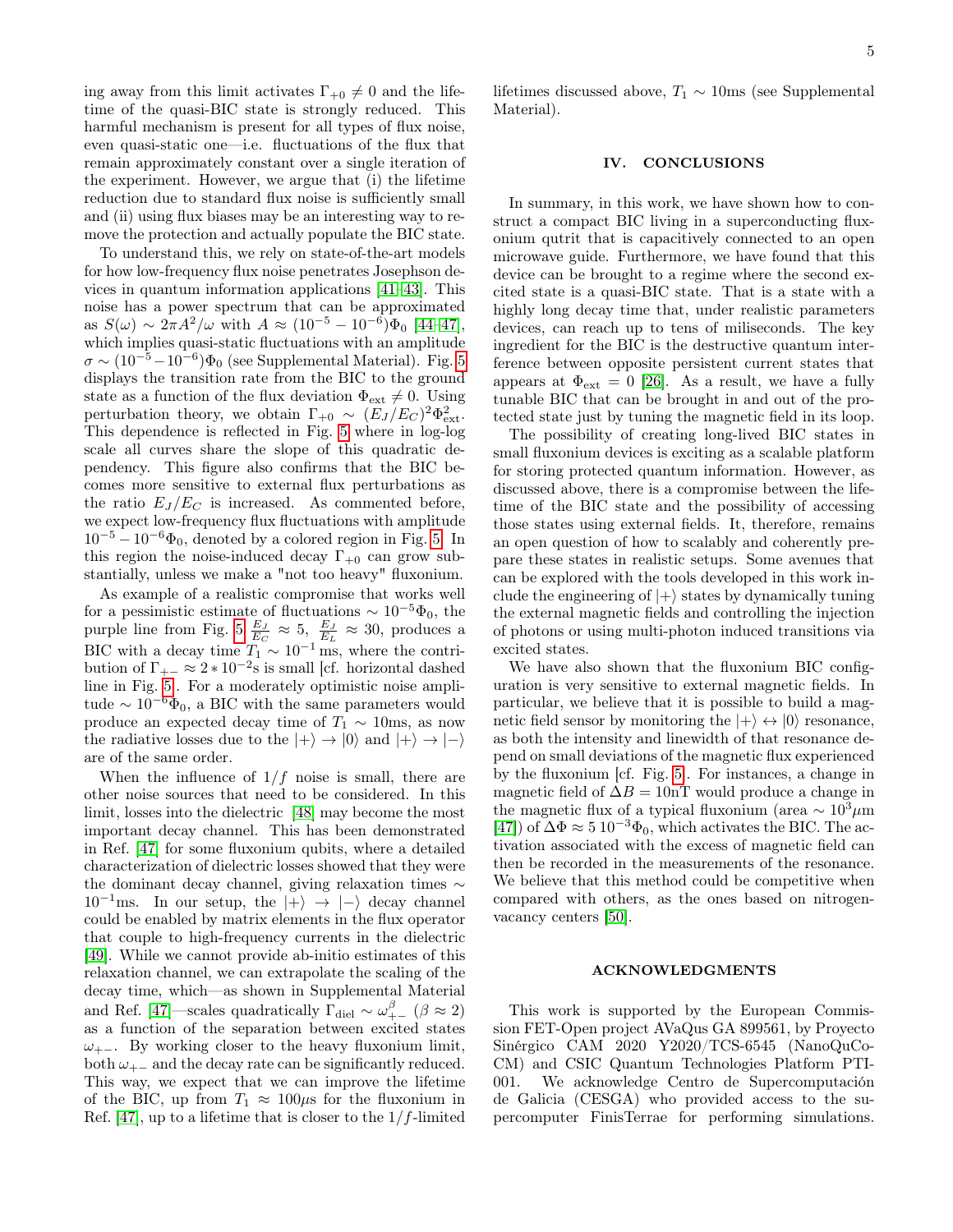Part of the simulations were performed on the Tirant node of the Red de Española de Supercomputación (RES). M. P. acknowledges support by Spanish MCIN/AEI/10.13039/501100011033 throughGrant No. PID2020-114830GB-I0.

### Appendix A: Quasi-Static noise

Typical flux fluctuations for a fluxonium device can be extracted from its noise power spectrum. We are interested in the low-frequency flux noise, which can bias the device for long enough time and, thus, produce a decay of the BIC into the waveguide. The dominant source of low-frequency flux noise in the type of devices treated here is the one referred as  $1/f$  noise, so it is important to understand its properties in order to characterize BIC decay in realistic situations.

We assume a power spectrum as explained in the Appendix of Ref. [\[47\]](#page-7-3), based on many previous experimental results:

$$
S(\omega) = 2\pi A^2/\omega
$$

with  $A = (10^{-5} - 10^{-6})\Phi_0$ . We set a low and high frequency cut-off for the  $1/f$  noise as  $\gamma = 10^{-2}$ Hz and  $\gamma_+ = 10^1$ Hz, which is consistent with the experimental results in Ref. [\[45\]](#page-7-7) (red points in Fig. 3 of that reference). We will see that, in any case, the values of those cut-offs do not affect that much the final results.

Once the noise model is set, we can extract the fluctuations at the low frequency cut-off, the important one for the BIC, as the real part of the Fourier transform of the power spectrum:

$$
\sigma^2 \approx \langle \Phi_{\text{ext}}(t)\Phi_{\text{ext}}(t+\tau) \rangle = A^2 \int_{\gamma_-}^{\gamma_+} \frac{d\omega}{\omega} \cos(\omega \tau). \tag{A1}
$$

The time  $\tau \sim 1/\gamma_-$  should be of the order of the inverse of the low-frequency cut-off so to get the amplitude of the quasi-static fluctuations. Setting this value in the previous formula, we obtain:

$$
\sigma^2 \approx A^2 \int_1^{\frac{\gamma_+}{\gamma_-}} \frac{dx}{x} \cos(x). \tag{A2}
$$

Expressing the previous results in terms of the cosine integral function

$$
Ci(x) = -\int_{x}^{\infty} \frac{dx}{x} \cos(x), \qquad (A3)
$$

and taking  $\frac{\gamma_+}{\gamma_-} = 10^3$  we get the desired amplitude as given by:

$$
\sigma^2 = A^2 \left[ -\text{Ci}(10^3) + \text{Ci}(1) \right] \sim \mathcal{O}(1) A^2. \tag{A4}
$$

As we previously state, this result do not depend strongly on the low and high-energy cut-offs as  $|Ci(x)| < 1/x$  vanishes fast. For our purposes, we take  $\sigma \approx A$ , because the factor of order one is irrelevant due to the uncertainty in the magnitude A itself. Thus, we have taken the fluctuations in Fig. (4) of the main text as given by  $A = (10^{-5} - 10^{-6})\Phi_0.$ 

### Appendix B: Dielectric noise

It is argued in Ref. [\[47\]](#page-7-3), that the main source of relaxation in the fluxonium qubit is tangential losses into the dielectric. Those losses have been shown to be an important source of dissipation for several devices, such as phase qubits or transmons [\[48,](#page-7-4) [51\]](#page-7-8). We can extract the decay time using the phenomenological model found in Ref. [\[47\]](#page-7-3) for the fluxonium, but now describing the transition from the BIC to the − state:

$$
\Gamma=|\varphi_{+-}|^2\frac{\hbar\omega_{+-}^2}{8E_C}\left(\frac{\omega_{+-}}{12\pi \mathrm{GHz}}\right)^{\gamma}\left(\mathrm{coth}\left(\frac{\hbar\omega_{+-}}{2k_bT}\right)+1,\right)
$$

with  $\gamma \approx 0.15$  and  $\varphi_{+-}|\langle -|\varphi|+\rangle|$ . The experimental results validated this law, giving decay times around  $T_1 \sim 100 \mu s$  at the sweet spot for direct transitions from the  $1 \rightarrow 0$ , where  $E_{01} \approx 0.8 \text{GHz}$ . We notice that for the parameters we have seen that the fluxonium BIC has a large decay time  $\frac{E_J}{E_C} \approx 5$ ,  $\frac{E_J}{E_L} \approx 30$ , the energy of the relevant transition has an small frequency  $E_{+-} \sim 0.01 \text{GHz}$ , much smaller that the one for the qubit transition. Taking into account that the transition rate depends almost quadratically in the previous equation, we expect a rough increase of the decay time by, at least, three orders of magnitude for the decay of the BIC due to dielectric losses BIC  $T_1 \approx 10^{-2}$ s. We conclude that this source of noise should not affect to the BIC stability.

- <span id="page-5-0"></span>[1] P. A. M. Dirac, The quantum theory of the emission and absorption of radiation, Proceedings of the Royal Society of London. Series A, Containing Papers of a Mathematical and Physical Character 114, 243 (1927).
- <span id="page-5-1"></span>[2] J. von Neumann and E. P. Wigner, Über das verhalten von eigenwerten bei adiabatischen prozessen, in The Collected Works of Eugene Paul Wigner (Springer, 1993) pp.

294–297.

- <span id="page-5-2"></span>[3] F. Capasso, C. Sirtori, J. Faist, D. L. Sivco, S.-N. G. Chu, and A. Y. Cho, Observation of an electronic bound state above a potential well, Nature 358, 565 (1992).
- [4] J. P. Ramos-Andrade, D. Zambrano, and P. A. Orellana, Fano-majorana effect and bound states in the continuum on a crossbar-shaped quantum dot hybrid structure, An-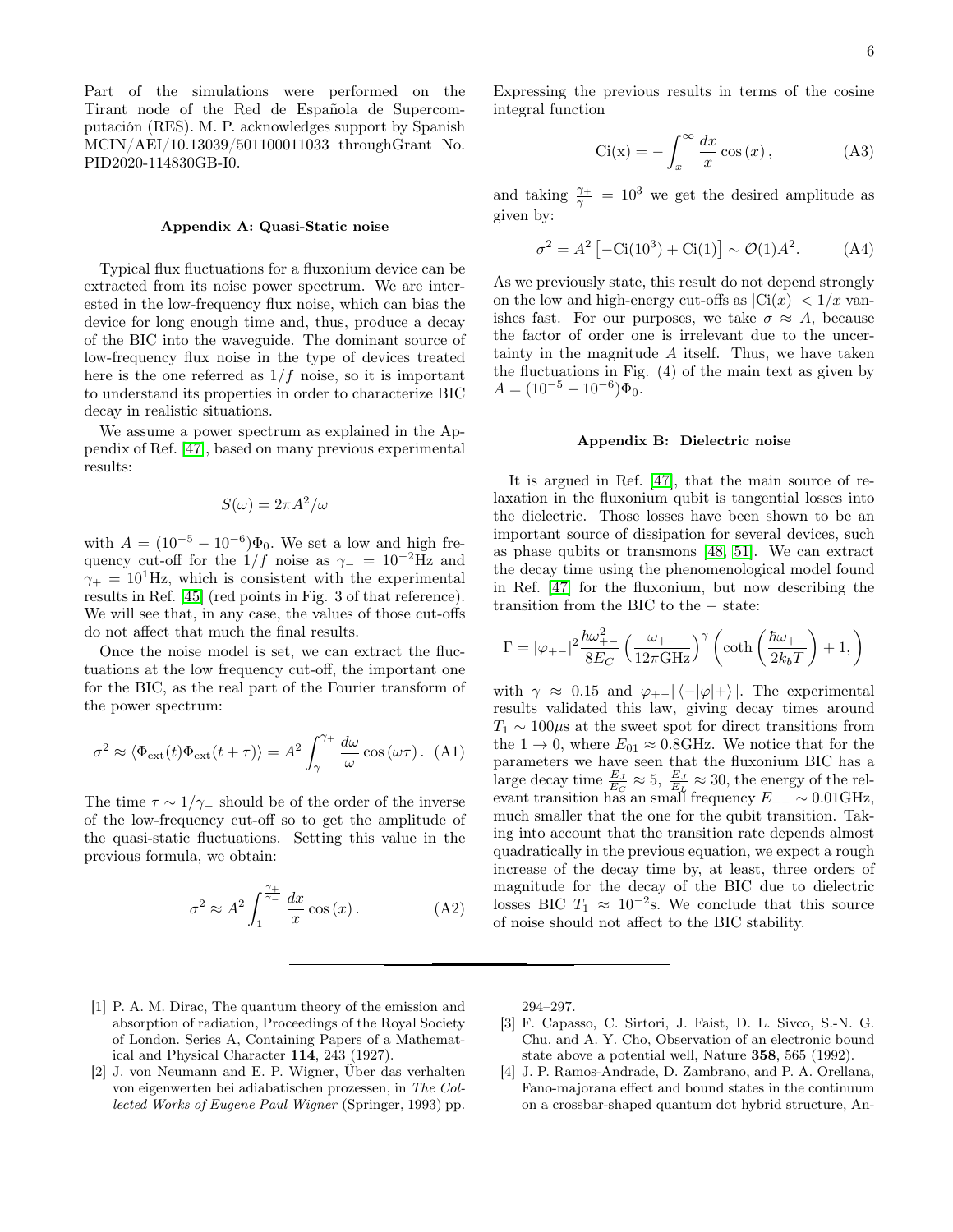nalen der Physik 531, 1800498 (2019).

- [5] M. L. De Guevara and P. Orellana, Electronic transport through a parallel-coupled triple quantum dot molecule: Fano resonances and bound states in the continuum, Physical Review B 73, 205303 (2006).
- <span id="page-6-0"></span>[6] J. González, M. Pacheco, L. Rosales, and P. Orellana, Bound states in the continuum in graphene quantum dot structures, EPL (Europhysics Letters) 91, 66001 (2010).
- <span id="page-6-1"></span>[7] R. Parker, Resonance effects in wake shedding from parallel plates: some experimental observations, Journal of Sound and Vibration 4, 62 (1966).
- <span id="page-6-2"></span>[8] R. Parker, Resonance effects in wake shedding from parallel plates: calculation of resonant frequencies, Journal of Sound and Vibration 5, 330 (1967).
- <span id="page-6-3"></span>[9] S. Weimann, Y. Xu, R. Keil, A. E. Miroshnichenko, A. Tünnermann, S. Nolte, A. A. Sukhorukov, A. Szameit, and Y. S. Kivshar, Compact surface fano states embedded in the continuum of waveguide arrays, Physical review letters 111, 240403 (2013).
- [10] G. Corrielli, G. Della Valle, A. Crespi, R. Osellame, and S. Longhi, Observation of surface states with algebraic localization, Physical review letters 111, 220403 (2013).
- [11] Y. Yang, C. Peng, Y. Liang, Z. Li, and S. Noda, Analytical perspective for bound states in the continuum in photonic crystal slabs, Physical review letters 113, 037401 (2014).
- [12] A. I. Ovcharenko, C. Blanchard, J.-P. Hugonin, and C. Sauvan, Bound states in the continuum in symmetric and asymmetric photonic crystal slabs, Physical Review B 101, 155303 (2020).
- [13] A. Kodigala, T. Lepetit, Q. Gu, B. Bahari, Y. Fainman, and B. Kanté, Lasing action from photonic bound states in continuum, Nature 541, 196 (2017).
- <span id="page-6-4"></span>[14] Z. Yu and X. Sun, Acousto-optic modulation of photonic bound state in the continuum, Light: Science & Applications 9, 1 (2020).
- <span id="page-6-5"></span>[15] Y. Plotnik, O. Peleg, F. Dreisow, M. Heinrich, S. Nolte, A. Szameit, and M. Segev, Experimental observation of optical bound states in the continuum, Physical review letters 107, 183901 (2011).
- <span id="page-6-6"></span>[16] H. Dong, Z. R. Gong, H. Ian, L. Zhou, and C. P. Sun, Intrinsic cavity qed and emergent quasinormal modes for a single photon, Phys. Rev. A 79[, 063847 \(2009\).](https://doi.org/10.1103/PhysRevA.79.063847)
- [17] T. Tufarelli, F. Ciccarello, and M. Kim, Dynamics of spontaneous emission in a single-end photonic waveguide, Physical Review A 87, 013820 (2013).
- [18] T. Tufarelli, M. Kim, and F. Ciccarello, Nonmarkovianity of a quantum emitter in front of a mirror, Physical Review A 90, 012113 (2014).
- [19] I.-C. Hoi, A. F. Kockum, L. Tornberg, A. Pourkabirian, G. Johansson, P. Delsing, and C. Wilson, Probing the quantum vacuum with an artificial atom in front of a mirror, Nature Physics 11, 1045 (2015).
- [20] M. Cotrufo and A. Alù, Excitation of single-photon embedded eigenstates in coupled cavity–atom systems, Optica 6, 799 (2019).
- <span id="page-6-7"></span>[21] L. Zhou, Z. R. Gong, Y.-x. Liu, C. P. Sun, and F. Nori, Controllable scattering of a single photon inside a onedimensional resonator waveguide, [Phys. Rev. Lett.](https://doi.org/10.1103/PhysRevLett.101.100501) 101, [100501 \(2008\).](https://doi.org/10.1103/PhysRevLett.101.100501)
- <span id="page-6-8"></span>[22] G. Calajó, Y.-L. L. Fang, H. U. Baranger, F. Ciccarello, et al., Exciting a bound state in the continuum through multiphoton scattering plus delayed quantum feedback, Physical review letters 122, 073601 (2019).
- <span id="page-6-9"></span>[23] A. Feiguin, J. J. García-Ripoll, and A. González-Tudela, Qubit-photon corner states in all dimensions, Physical Review Research 2, 023082 (2020).
- <span id="page-6-10"></span>[24] M. Zanner, T. Orell, C. M. Schneider, R. Albert, S. Oleschko, M. L. Juan, M. Silveri, and G. Kirchmair, Coherent control of a multi-qubit dark state in waveguide quantum electrodynamics, Nature Physics , 1 (2022).
- <span id="page-6-11"></span>[25] V. E. Manucharyan, J. Koch, L. I. Glazman, and M. H. Devoret, Fluxonium: Single cooper-pair circuit free of charge offsets, Science 326, 113 (2009).
- <span id="page-6-12"></span>[26] M. Ahumada, P. Orellana, and J. Retamal, Bound states in the continuum in whispering gallery resonators, Physical Review A 98, 023827 (2018).
- <span id="page-6-13"></span>[27] M. Hita-Pérez, G. Jaumà, M. Pino, and J. J. García-Ripoll, Ultrastrong capacitive coupling of flux qubits, Physical Review Applied 17, 014028 (2022).
- <span id="page-6-14"></span>[28] M. Hita-Pérez, G. Jaumà, M. Pino, and J. J. García-Ripoll, Three-josephson junctions flux qubit couplings, Applied Physics Letters 119, 222601 (2021).
- <span id="page-6-15"></span>[29] N. Earnest, S. Chakram, Y. Lu, N. Irons, R. K. Naik, N. Leung, L. Ocola, D. A. Czaplewski, B. Baker, J. Lawrence, et al., Realization of a  $\lambda$  system with metastable states of a capacitively shunted fluxonium, Physical review letters 120, 150504 (2018).
- <span id="page-6-16"></span>[30] H. Zhang, S. Chakram, T. Roy, N. Earnest, Y. Lu, Z. Huang, D. K. Weiss, J. Koch, and D. I. Schuster, Universal fast-flux control of a coherent, low-frequency qubit, Phys. Rev. X 11[, 011010 \(2021\).](https://doi.org/10.1103/PhysRevX.11.011010)
- <span id="page-6-17"></span>[31] M. Peruzzo, F. Hassani, G. Szep, A. Trioni, E. Redchenko, M. Žemlička, and J. Fink, Geometric superinductance qubits: Controlling phase delocalization across a single josephson junction, arXiv preprint arXiv:2106.05882 (2021).
- <span id="page-6-18"></span>[32] U. Vool, I. M. Pop, K. Sliwa, B. Abdo, C. Wang, T. Brecht, Y. Y. Gao, S. Shankar, M. Hatridge, G. Catelani, et al., Non-poissonian quantum jumps of a fluxonium qubit due to quasiparticle excitations, Physical review letters 113, 247001 (2014).
- <span id="page-6-19"></span>[33] U. Vool, A. Kou, W. Smith, N. Frattini, K. Serniak, P. Reinhold, I. Pop, S. Shankar, L. Frunzio, S. Girvin, et al., Driving forbidden transitions in the fluxonium artificial atom, Physical Review Applied 9, 054046 (2018).
- <span id="page-6-20"></span>[34] P. Aumann, T. Menke, W. D. Oliver, and W. Lechner, Circuitq: An open-source toolbox for superconducting circuits, arXiv preprint arXiv:2106.05342 (2021).
- <span id="page-6-21"></span>[35] We use the term *quasi-BIC* to indicate that the BIC state has always a finite lifetime.
- <span id="page-6-22"></span>[36] M. Pino and J. J. García-Ripoll, Quantum annealing in spin-boson model: from a perturbative to an ultrastrong mediated coupling, New Journal of Physics 20, 113027 (2018).
- <span id="page-6-23"></span>[37] J. J. Garcia-Ripoll, B. Peropadre, and S. De Liberato, Light-matter decoupling and a2 term detection in superconducting circuits, Scientific reports 5, 1 (2015).
- <span id="page-6-24"></span>[38] A. Parra-Rodriguez, E. Rico, E. Solano, and I. Egusquiza, Quantum networks in divergence-free circuit qed, Quantum Science and Technology 3, 024012 (2018).
- <span id="page-6-25"></span>[39] D. J. Griffiths, Introduction to quantum mechanics (Pearson International Edition (Pearson Prentice Hall, Upper Saddle River, 2005), 1962).
- <span id="page-6-26"></span>[40] I. Moskalenko, I. Besedin, I. Simakov, and A. Ustinov, Tunable coupling scheme for implementing two-qubit gates on fluxonium qubits, Applied Physics Letters 119, 194001 (2021).